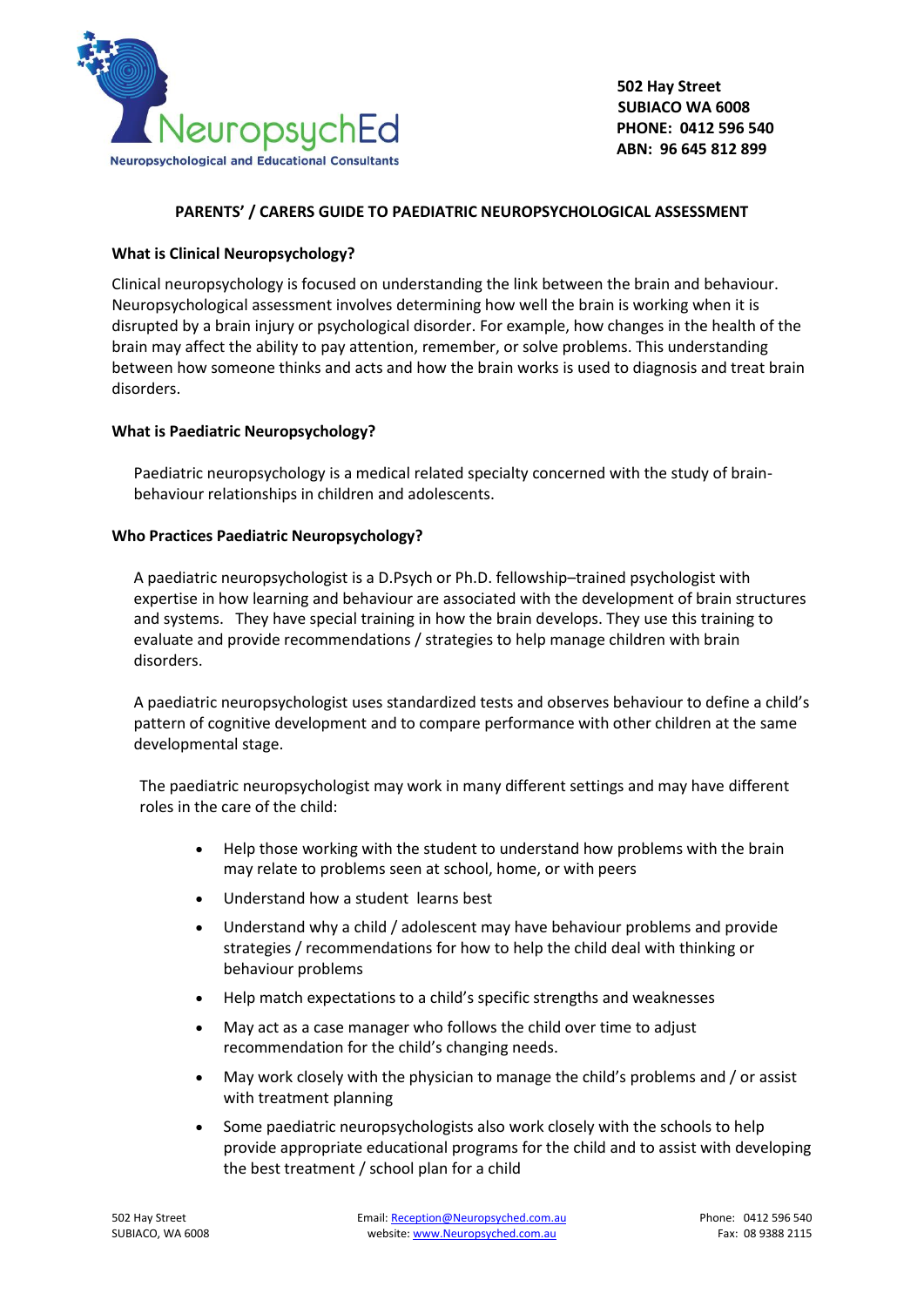#### **How Does a Neuropsychological Assessment Differ from an Evaluation Conducted by the School?**

School assessments are usually performed to determine if a child qualifies for special services to optimize school-related functioning. School psychologists are not generally trained to diagnose learning or behaviour disorders caused by altered brain functioning.

The clinical or school psychologist is primarily interested in the score that the child obtains and how the score relates to academic functioning. The paediatric neuropsychologist is interested in "how" and "why" the child obtains a specific test score as well as in the pattern of scores across different tests. The paediatric neuropsychologist examines academic skills in addition to a range of thinking skills needed to perform well in and outside of school – skills like memory, attention, and problem-solving. Skills are broken down into component parts, attempting to define a pattern of strengths and weaknesses.

Understanding a child's specific thinking strengths and weaknesses helps to better focus school plans and medical treatment and understand potential areas of future difficulty. Because most neuropsychologists have also have training in clinical psychology, they are also able to diagnosis emotional problems like depression and anxiety.

### **When are Children Referred for Neuropsychological Assessment?**

Not every child experiencing school problems or behaviour problems needs a neuropsychological assessment. Neuropsychological assessment can help if a child has:

- A neurological condition such as a brain tumour, epilepsy (seizures), cerebral palsy, traumatic brain injury, neurofibromatosis, tuberous sclerosis, sleep disorders, etc.
- Pervasive developmental disorders such as autism, Asperger's syndrome, etc.
- Acquired disorders as a result of teratogenic substances such as alcohol, illegal drugs, radiation, etc.
- Other medical conditions that may affect brain functioning, such as severe prematurity, diabetes, chronic heart and respiratory problems, certain genetic disorders, or treatment of childhood cancer.
- Learning problems that failed to be remediated by interventions implemented by the school.

Your physician may recommend a neuropsychological assessment to:

- Assist in establishing a diagnosis or to confirm a diagnosis.
- Document your child's current skills prior to a planned medical intervention such as surgery or change in medication regimen prior to chemotherapy or radiotherapy, etc. This initial testing is often referred as "baseline testing". After the medical intervention, testing can be repeated to determine how treatment affected physical and brain functioning.
- Document your child's cognitive developmental pattern over time so that medical treatments, family expectations, and school programming can be adjusted to the child's changing needs.